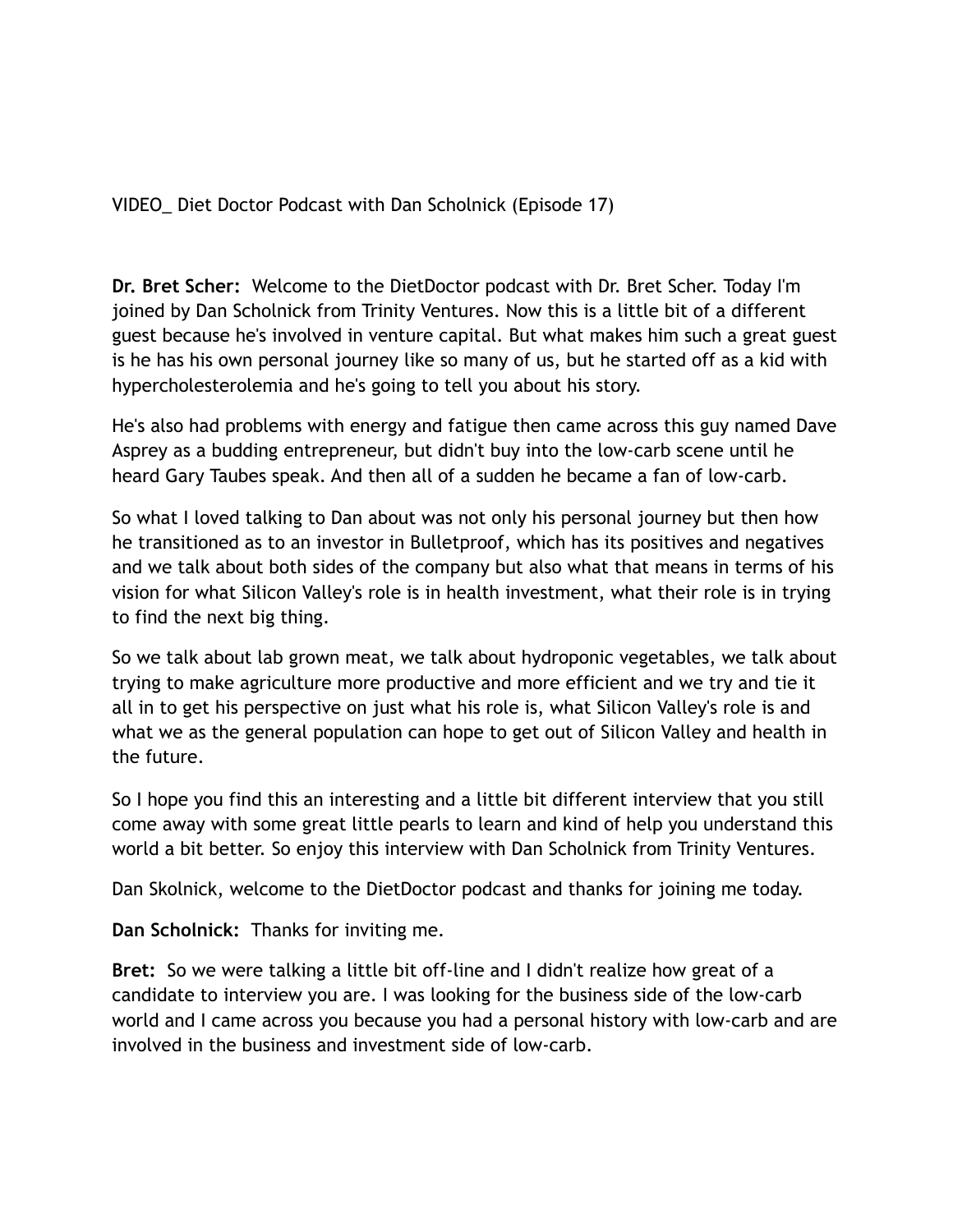But it goes even deeper than that; you've got familial hypercholesterolemia, you're a hyper-responder... these are hot, hot topics. So I look forward to discussing all this with you today. So if you could start give us a little background on your first experiences with low carb, and maybe how that transitioned into an investment strategy.

**Dan:** It's started... in 2010. I mean actually, the story goes back to when I was 10 years old. I mean that's when it really started. And that was when... It was probably around that time, so this is in 80's, that... Me and my younger sister were diagnosed with high cholesterol which ran in the family. And, I was told... And this is important context... We were put on drugs, cholesterol lowering medication back then. You're giving me a surprised look, but yes, yes. And I think back to that, "Oh, my God what were we?"

**Bret:** It must have been Mevacor, that was the only statin...

**Dan:** It wasn't the statin, we were taking... Questran.

**Bret:** Oh, wow! **Dan:** Which like, getting like a 10 or 12 year old to put that powder in your-- Thick, it has this tick... We mixed it in orange juice.

**Bret:** You mixed it up and drink it.

**Dan:** We mixed it in orange juice, I mean... God it's like that, just like thinking about that, taste is coming back in my mouth and I want to vomit, sorry. And we were told to follow a very strict diet. And you can guess--

**Bret:** Low fat? High carb?

**Dan:** Yes, so I was told less than 10g of saturated fat a day. There was nothing said about carbs, it was just don't eat fat, right?

**Bret:** Right.

**Dan:** Or cholesterol... So, no eating cholesterol, no eating fat.

**Bret:** But eat anything else you want?

**Dan:** Eat anything else you want so I was like a kid and it was like, "Oh, this piece of bread doesn't have any fat or cholesterol, so I can go to town, and have a bread, or like these gummy bears." "They don't have fat or cholesterol, so I can go to town"... And there were all those cookies that they came out with back then, they didn't have fat, but had--

**Bret:** Like Snack Well's.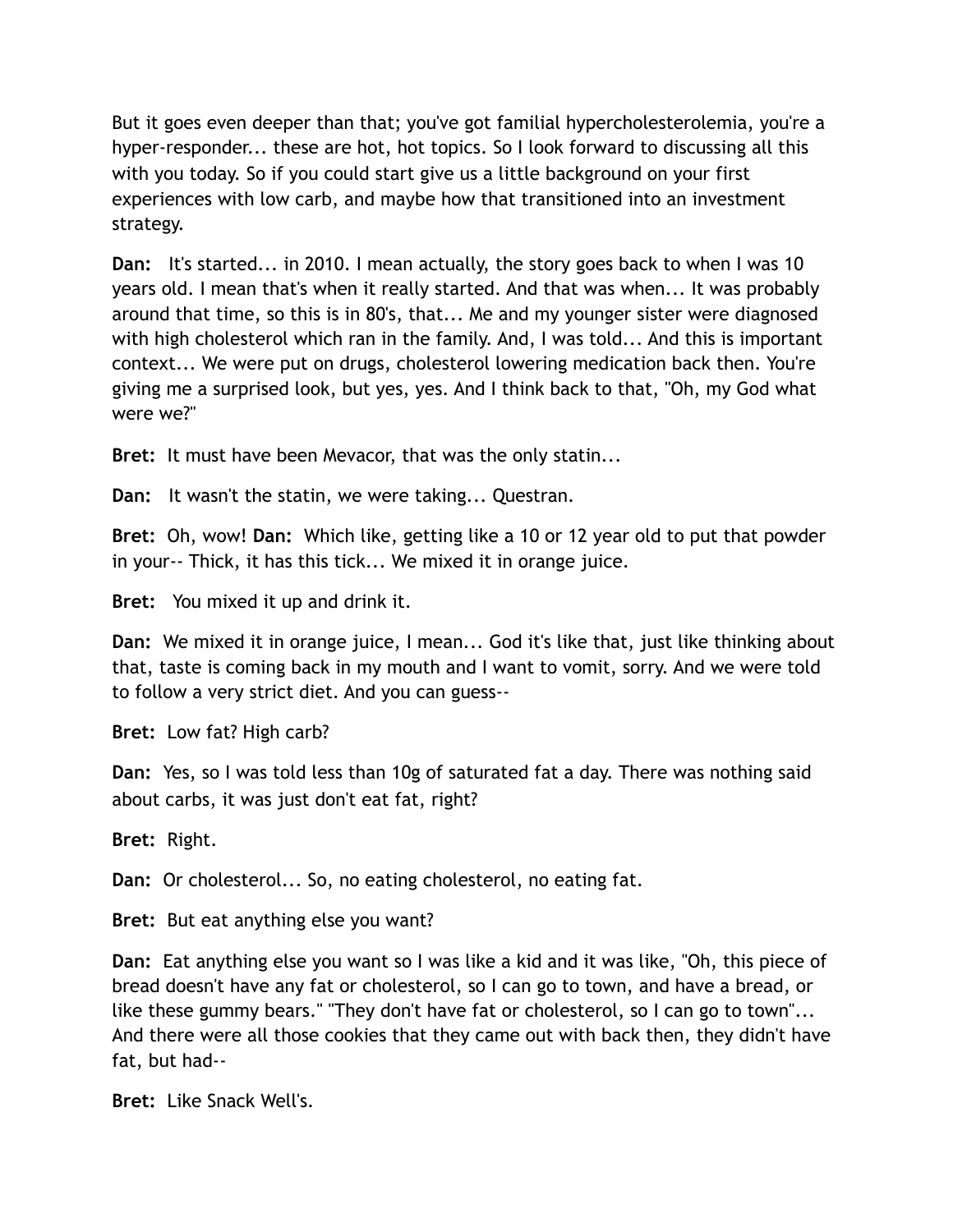**Dan:** Yes, Snack Well's and... Anyway, fast forward like 2010... Here's the general partner at Trinity Ventures and we invited this guy, who had worked in one of our portfolio companies in the past, to come be an entrepreneur and residence with us. And this is somebody who is transitioning in their career.

They hang with us for a while, while we helped them find the next thing they're going to do. And that guy was Dave Asprey. Dave would walk around our office, with plates... Like a plate of food that would have a stick of butter, a pile of smoked salmon, and like an avocado. And when we were all eating our sandwiches for lunch Dave would be sitting there like chowing down on a stick of butter.

**Bret:** And you looked at that and said, "I'm having a heart attack just watching you."

**Dan:** Exactly.

**Bret:** That was your mind set.

**Dan:** I would literally make fun of him. It's like "You're crazy man, what are you doing? What is this? Nobody eats a stick of butter." I mean finally I gave him... Finally one day I was feeling really bad about it. And I went over to his office and I said, "Dave, why don't we schedule some time to sit down, and you can tell me what this thing you're doing is all about?"

And like "Why you're walking around with the stick of butter all the time?" That was my first introduction to low-carb; We actually set in the conference room and he walked me through all of it. And my respond was "This is insanity." And I mean, you can understand this because...

**Bret:** Because the way you were brought up, and the way you've talked with doctors, over and over again.

**Dan:** Yes, exactly, I mean it's a common story for all of us. It's hard to unlearn 30 years or 40 years of training or brain washing, or propaganda or whatever you want to call it.

**Bret:** It's the same for doctors as it is for everyday people.

**Dan:** Absolutely. It's just... At that time Dave was running a non-profit here in the bay area. And the next day, they were running an event. And this guy named Gary Taubes was giving a talk.

**Bret:** I've heard of him.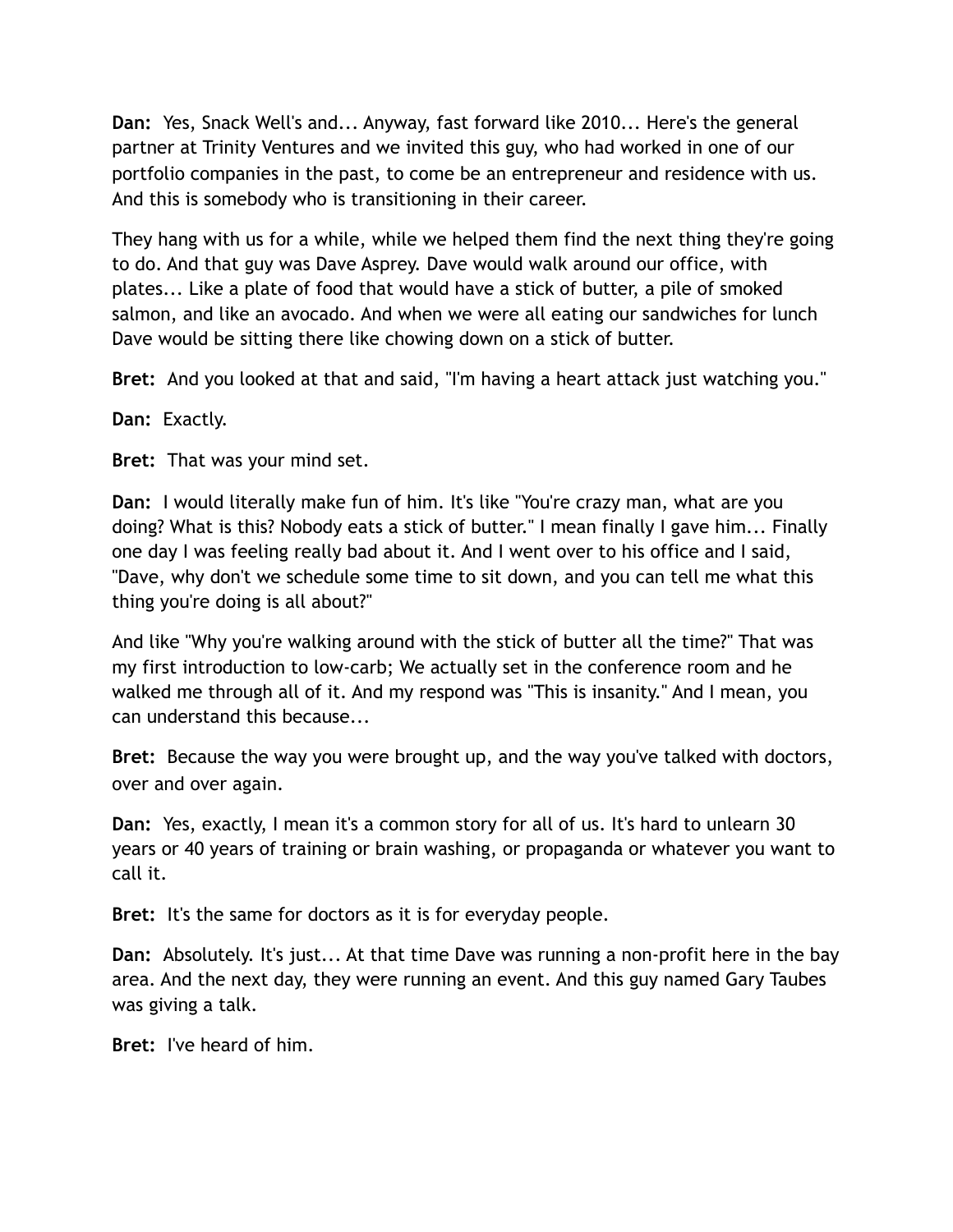**Dan:** And so, Dave said like, "Don't believe me if you don't want to, just do me one favor." He said "I want you to come to this event tomorrow night." And I went and I saw Gary speak, and it just blew my mind. The work that he had done. This was probably around the time of Good Calories, Bad Calories.

And I started thinking what if everything that I was told about what was good for me to eat and bad for me to eat and what was going on with my cholesterol was based on faulty science? And I've been taking these drugs for decades. Could this be doing damage to me?

## **Bret:** It was really awakening?

**Dan:** It was a very powerful moment. And I went down the rabbit hole. I like to think I am sophisticated enough not to get hoodwinked by charismatic people, so I wanted to do my own research. And so I read every Gary had written, and then I read all of the rebuttals to Gary's work. Like then I ended up with the China study...

And I read China study, and I read all rebuttals to the China story. So, I went... My point is I went deep. And after doing a lot of research I came to conclusion that... And this is 8 years ago. But, like that there were still lot that we didn't know. That ideas in the science that Gary and Dave and other folks in the community were talking about was on the right side of the history.

**Bret:** So, were you able to then say, "Okay, I'm buying in, and I'm jumping in and I'm going to go for this low carb life style"? Or was there still so much trepidation that you sort of like just had to dip your foot in the water first before you could jump in, because of... You know, sort of governor in your brain say, "No, remember what you've been taught."

**Dan:** Yes, I mean there was a little bit of everything. The thing that Dave convinced me to do was to run experiments. And Dave was... I mean Dave is still a biohacker. But you know, he was early biohacker and that's how he approaches everything. And what he convinced me of...

You know, and what I became convinced after I did all this research was that we do have a lot of tools available to us to change the way that we're feeling and different attributes of our lives. Some of the science is still pretty early... So, you have to experiment. Because there's not necessarily one-size-fits-all. So, what Dave convinced me to do was start experimenting. So, the first thing I've experimented was like what happens If I just cut out carbs all together?

And yes it was... Like, for the first month when I sat there, like looking at the plate of eggs and bacon and, you know, a cup of coffee with butter in it... Every time I went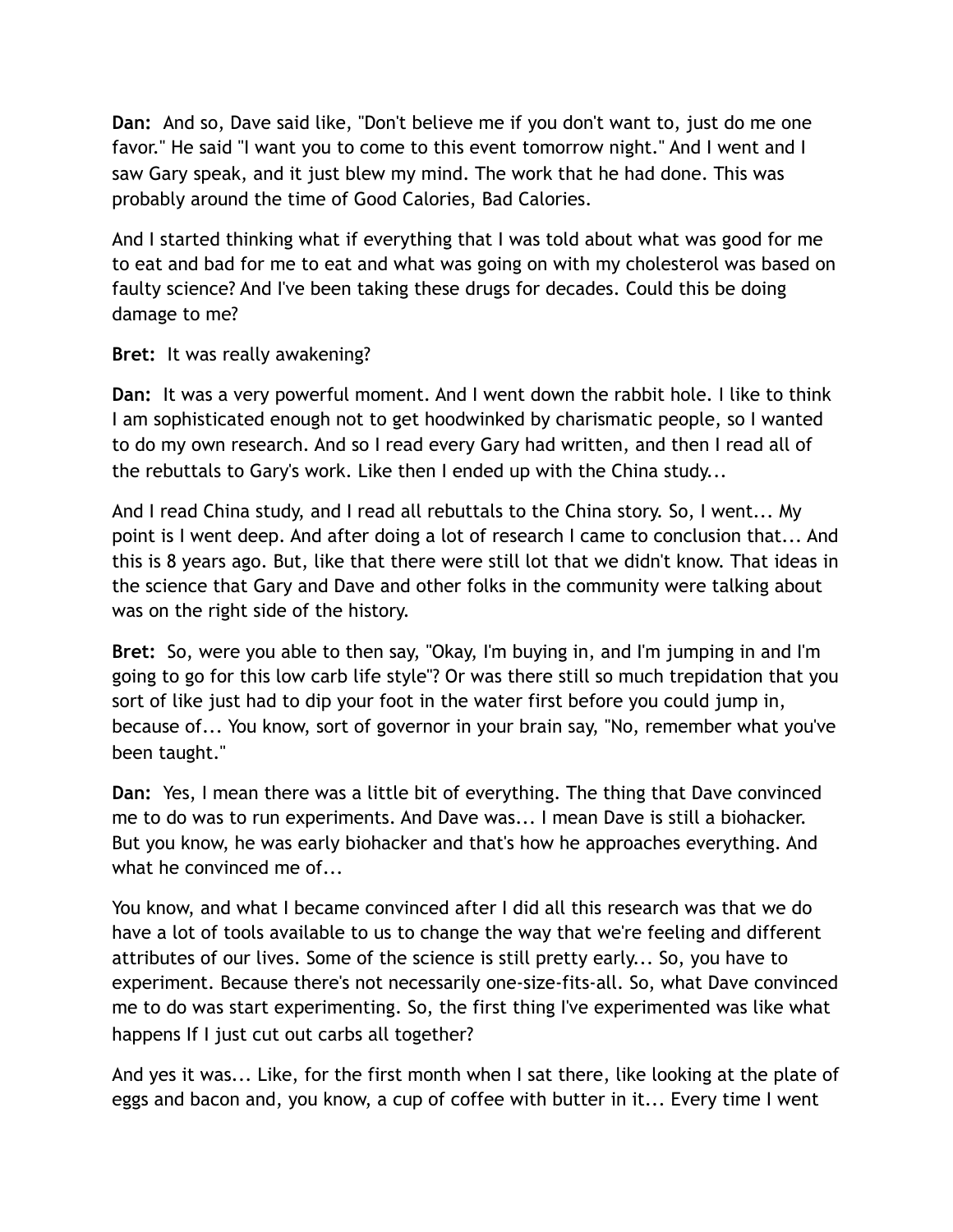to eat that stuff, I just had this feeling like I am killing myself right now. And that's why I totally empathize with people who are trying to change their diet and lifestyle in any way. Because that conditioning is so ingrained, that's very hard to change.

**Bret:** Yes, psychologically I could see how that was very challenging for you, but I read how physically, it was actually pretty beneficial for you. This history of chronic fatigue, I mean always feeling tired and down and that started to improve. Is that the case of how long did take you to start to improve and how did that impact your psychological barrier once you've started to feel better physically?

**Dan:** Just a give a little bit more context. I mean, energy issues were something that I had dealt with from a very young age. Just feeling tired all the time. And to the point where it was extreme enough, that... that other people noticed. It only came to my awareness, you know, maybe when I was in middle school or something like that or in high school when the teacher said...

Pulled me aside and said, "You know Dan you seem tired all the time." Like "What's up with that? Maybe you should try exercising." You know, I don't want to say that it was the low-carb diet by itself that helped me feel a lot better from an energy perspective and helped kind of reduce the amount of fatigue that I feel every day. It's still something I struggle with today, but it's a lot better than it used to be.

But it was that concept that Dave introduced to me, of bio hacking and experimenting. And that sent me down. You know, I started with this path of trying low-carb, and trying to figure out what that would do to my cholesterol, my lipid profile. And then I started to think what else could I start to experiment around?

That became an energy issue; I noticed how low-carb was helping energy, I've started introducing supplements. I started making other life style modifications. You know, at that time I was using a Zeo, which was a sleep monitor that was the very best on the market, at that time. So, I could see what was happening during my sleep cycle, I was experimenting with energy, I was keeping detailed logs of everything about how I felt.

I mean, it was a lot of work, I don't want to lie about that. What came out the other end was transformational. For the first time in my life I had days where I didn't feel any fatigue at all. That alters your reality in a really profound way. And you know, it was very emotional. I even get emotional right now, like just thinking about what that transformation was like, because it really changes you.

**Bret:** Yes. That's true what I was getting with the question because we do have this big population now, this community of hyper responders, and one thing that's fairly consistent among them is they almost all say, "Yes, but I feel so good. My LDL is up, but I feel so good." And that can help reframe your psychology.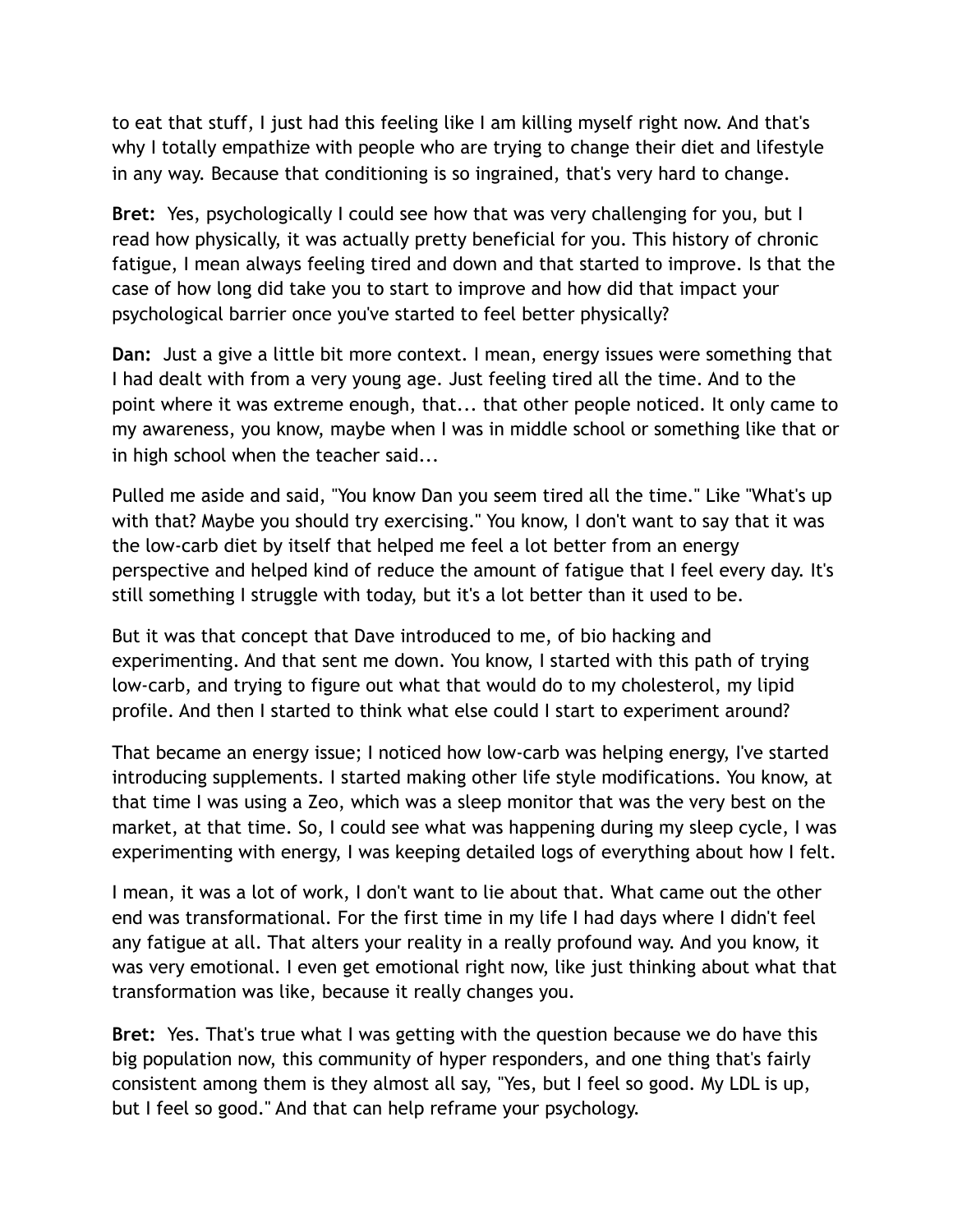If you felt awful doing it, or you didn't feel any better doing it, it would be a nonissue. But it's because people feel so good with this life style and they see so many other benefits that makes it hard to want to change. So, I guess that's where I was going with you, if that impacted your psychology of looking at eggs, and bacon and your butter in your coffee. But now it sounds like that wasn't a long term solution for you.

**Dan:** Well, yes. By the way, I think there is maybe left out the context from our offline discussion which was that I am a hyper responder. Which means that when I go on a high fat diet, my LDL-C and my LDL-P rise substantially. And it's not clear and I am happy to get into the details of this, but my case is not clear whether that's good or bad.

I will say that... What makes it difficult is that-- What makes this whole thing challenging for me in figuring out what's the right thing for me to do is that I do feel better on the low-carb diet. But it's unclear what the impact on the lipid side of this is in terms of whether it's good or bad.

And am I doing more harm or less harm? So, what I'm doing now is experimenting with different diets to see what kind of tradeoffs I can make in terms of what's happening in my lipid profile versus how I'm feeling.

**Bret:** Okay, that makes sense.

**Dan:** At the end of the day, if you put a gun on my head I'll probably say rather feel better more at that time, and risk the high LDL-C and LDL-P than walk around feeling tired and depressed all the time.

**Bret:** Yes, that's a great perspective. That's something that I deal with a lot with the clients I see, and a number of people in this hyper responder community. It's the tradeoff of feeling great for something that some people say might be detrimental down the road. But we actually really don't know. But we don't have reassurance to know it's safe a 100% either. And that's interesting place to be in. I could talk to you about this all day long.

**Dan:** Yes I guess if I can just interject for a second. I think everybody has to make... Every individual has to make their own decision on this matter. Because we just don't have all the science here, we don't have all the information. And so I think it's their responsibility of anybody who is a hyper responder to become informed and so that that they can make an informed decision and try to tradeoff the risks. Whatever path they choose.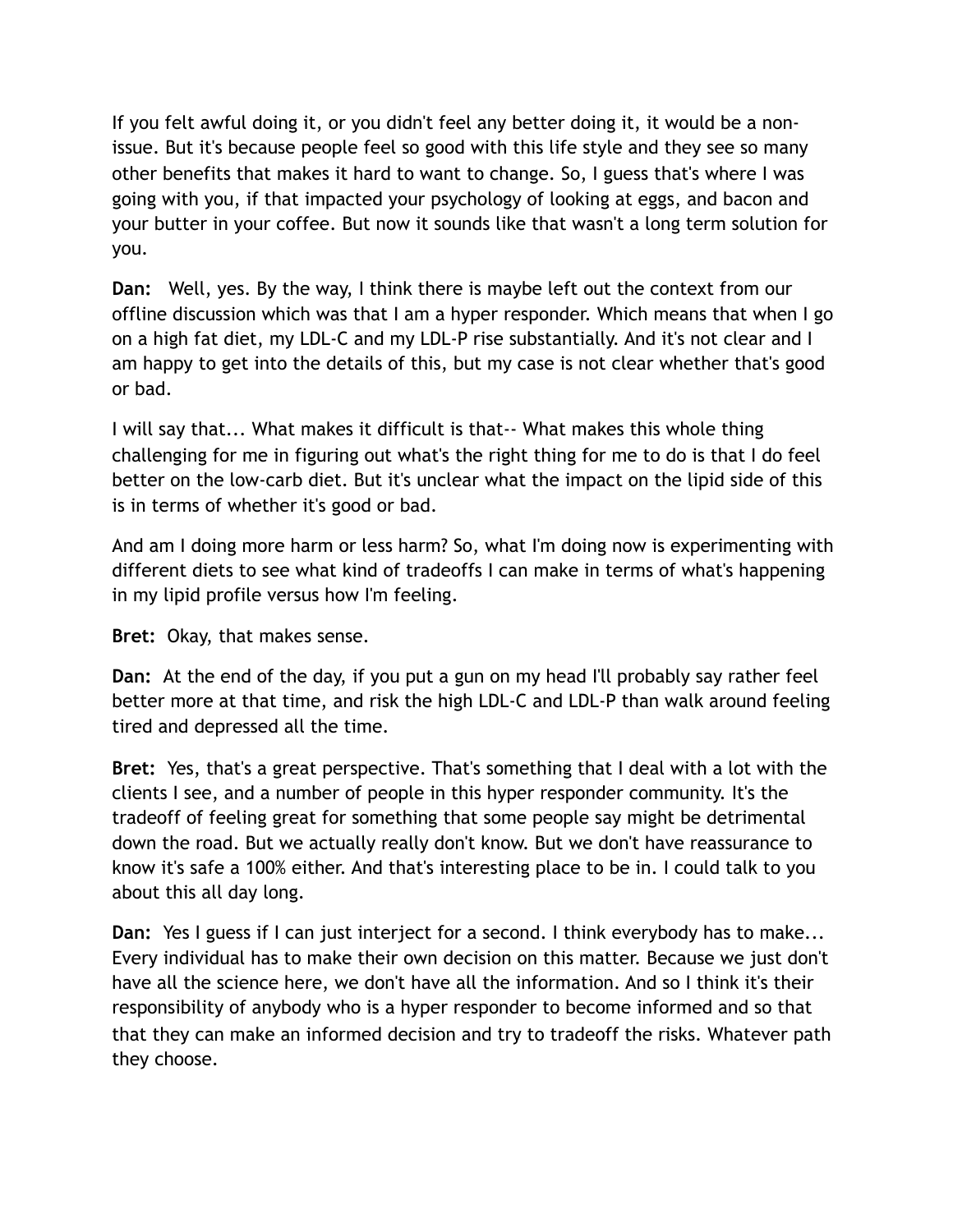**Bret:** Absolutely, yes. So rewinding to meeting Dave Asprey, going to the talk with Gary Taubes, then all of a sudden you put your money where your mouth is, literally, and made an investment in Bulletproof.

**Dan:** It's a great story. I don't know how much there is to learn from it. But we obviously here at Trinity we have a deep relationship with Dave. And he really opened up our eyes to this trend that was on the right side of history. And in the meantime, and I think it was probably in 2010 that he bought this domain, web domain bulletproofexact.com.

And he and Lana, his wife, were publishing The Better Baby Book. And then he started blogging about his biohacking journey at bulletproofexact.com, and by that time Dave had really become my health and wellness Guru, or mentor. And I started becoming a bit of a business coach to Dave, because what was happening is the traffic to his website was building.

And Bulletproof is an amazing story because it just kind of grew organically from that. You know, he was working another job at the time, and... But more and more people were coming to the website and they started asking him from products. And so he started referring them to other companies to buy things. He started making some money off of affiliate sales, and then he started thinking, you know, "I could make better products than what I'm referring people to."

And so he started making his own products. So this whole time over the course of years, you know, it was like the snowball rolling down the hill getting bigger and bigger. It got to a point where Bulletproof has become a substantial company, and Dave decided to quit his job and focus on it full time. And also decided that he needed to raise capital to facilitate expenditure of the business and obviously I had watched.

I have seen that he was doing all of that because of our relationship. So it was very natural-- Even though this is not what I typically invest in, we're talking earlier about how I mostly invest in deep technologies like club computing and other infrastructure software that's probably not interesting to your audience. You know, we felt compelled to invest in Bulletproof.

**Bret:** And at the same time this was happening in an atmosphere where I think it was you who said every investor in Silicon Valley is on some sort of a low-carb diet. Like, it was low-carb was sort of taking Silicon Valley by storm. And I find it curious, you know, how people can say "I think this is going to be the next big thing to invest in?"

Especially something like Bulletproof or like we were talking about something like a fasting mimicking diet, or basically things that people can do on their own. They don't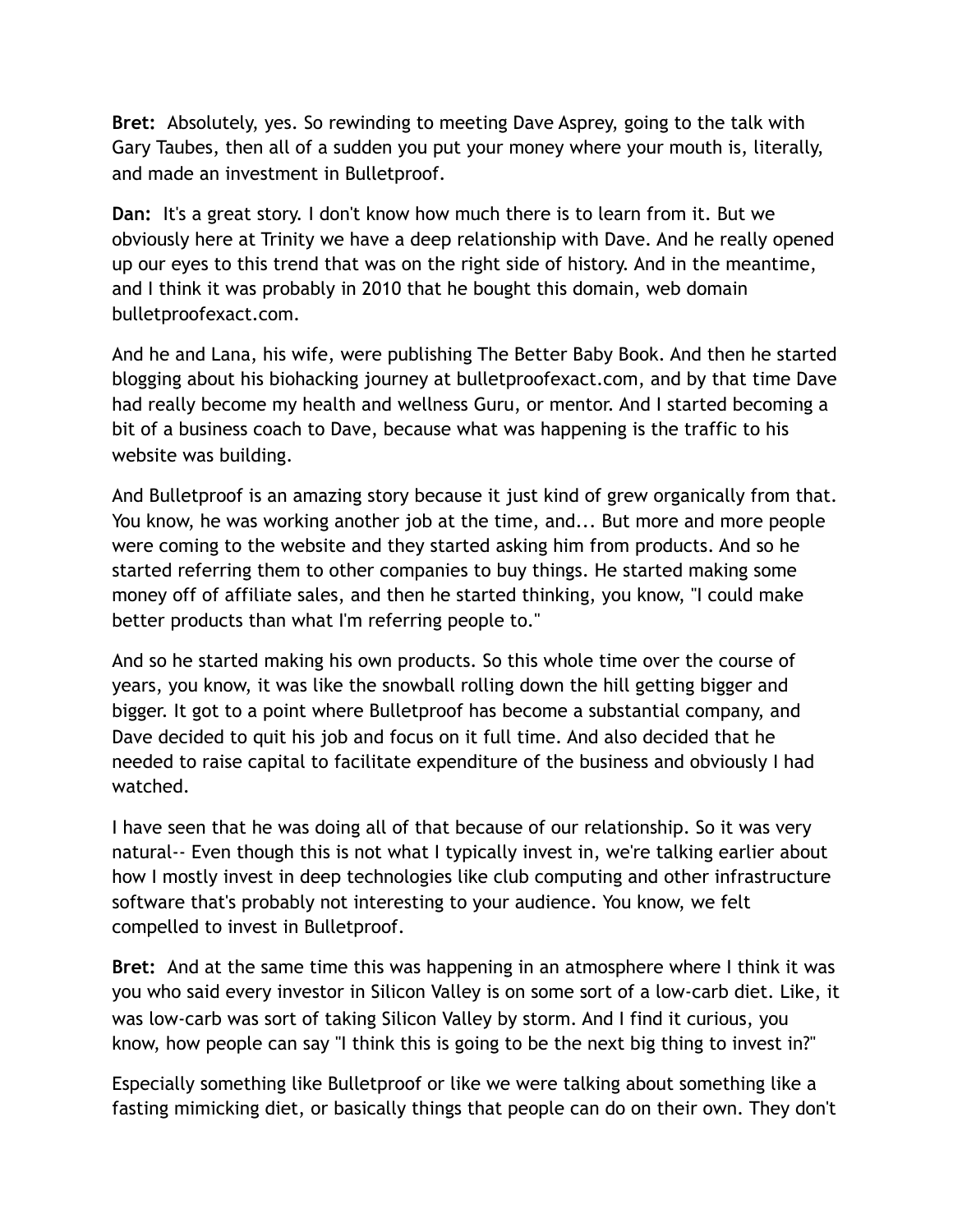require a product to do it. But yet in some cases it seems a worthy investment to invest in a company, just to do it a little bit better or a little bit more convenient for something that's a hot topic.

And obviously as you said, you thought it was on the right side of history, so you expected this to just take off, both as a low-carb community, low-carb trend, lowcarb movement, and this specific product. But was there a little bit of concern that like anybody can put a slab of butter in their coffee? Why do I want to invest in a company that's promoting something that's so simple to do?

**Dan:** Yes. Absolutely. And by the way, there was a lot of controversy around our investment in Bulletproof in every aspect of it? And you know, we had vigorous debates within our partnership here, about putting money in, and even some of our investors... after we made the investment they looked and scratched their head and said "Okay, these guys at Trinity have just gone off the rails."

Like "We don't know what they're doing." Because, you know even this was I think in 2014 that we first invested and the world has changed a lot even since 2014, right? This was leading edge stuff, and kind of crazy stuff four years ago. You know, people are not surprised anymore when you start talking about low-carb. It's much bigger than it was.

Even though I personally haven't invested in a lot of consumer retail companies, Trinity has a long history of doing it. And we were first investors in Starbucks, for example. And you could say the exact same thing about Starbucks. It's... They're just selling coffee. I mean, anybody else can make coffee. Bulletproof is selling coffee with some butter and some oil, anybody can do that. Why invest in Bulletproof? Ultimately, this is going to maybe sound like a weird answer to you and maybe you'll find it unsatisfying I don't know, but...

With lot of these companies it's not what we're not investing... We're not investing in the product, we're investing in the brand. Which is really about the trust that the company has built with its consumer audience. People went and go to Starbucks, because they trust that when they go to Starbucks they're going to have a certain experience and get a certain quality coffee. And in the space that the market that Bulletproof is in, which is in this kind of leading edge health and wellness area. There is a lot of FUD out there, there are lot of snake oil salesmen...

## **Bret:** Absolutely.

**Dan:** There is a lot of bad products. And it's a confusing landscape, they were only in the beginning of... On the learning curve of understanding. And so you know, what Dave did effectively at Bulletproof was to build a brand that became a trusted source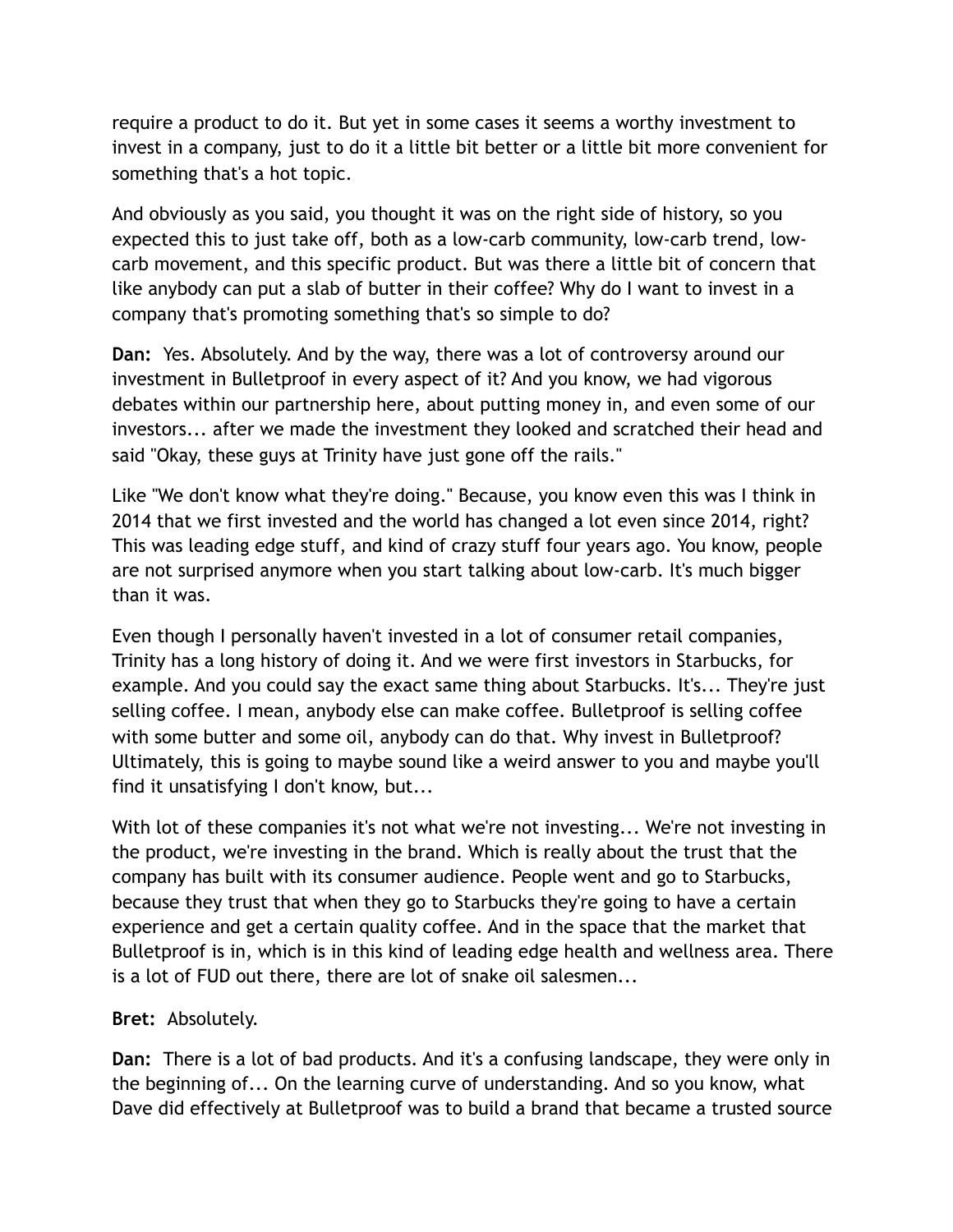of guidance and information about how to achieve a higher level of human performance.

 And so when you look at Bulletproof you can trust, and our consumers trust that the coffee that they're getting from us for example, that coffee beans are high quality. And that the oils are what we say they are. And they differentiate it, and they're also looking for the advice on how do I just make sense of all of these complexities? What should I do? So that's the brand experience that we're investing in. It's not about- because you're right... You could go out tomorrow, and start a coffee company. That's not hard. But, you know, why--?

**Bret:** What's going to differentiate you from all the others?

**Dan:** And that brand... I mean look at what a big company Starbucks has become, we invested in it in 1989.

**Bret:** I guess that worked pretty well for you guys.

**Dan:** Yes, that worked out great. But that brand, that relationship with the customer is durable. And it ends up being a source of competitive advantage.

**Bret:** Interesting. Yes, you know, Bulletproof for all that it is, also has a lot of detractors and people who frown upon it. You know, some claims have been made that could be hard to defend, that you know, all you have to do is drink this coffee and you're going to start burning fat right away. Or you can boost your IQ 20 points.

I mean there is a... There is a point where you can't get across the line, as you said there is a lot of snake oil out there, and even if it's a good product, you can over promote it to a degree. Maybe a tough question for you to answer but is there any concern about crossing that line with the company?

**Dan:** I mean this is something we think about and talk about in board meetings all the time. First principles for me and for us investing in the company were that, you know, we did our own research as I described, I went down the rat hole on this stuff. And came to the conclusion that the work that Dave and the team Bulletproof did on the scientific side, the work that they were doing was sound.

You know based on the best available information that was out there. And the products really were, you know, what the company says they are. I don't want to give a compound answer but some of this is hard. Because you're trying to change the world, like there is really, you know a mission, I think behind Bulletproof and even what you're doing right? Even with this podcast and Diet Doctor and whatnot, we're trying to help people get healthier.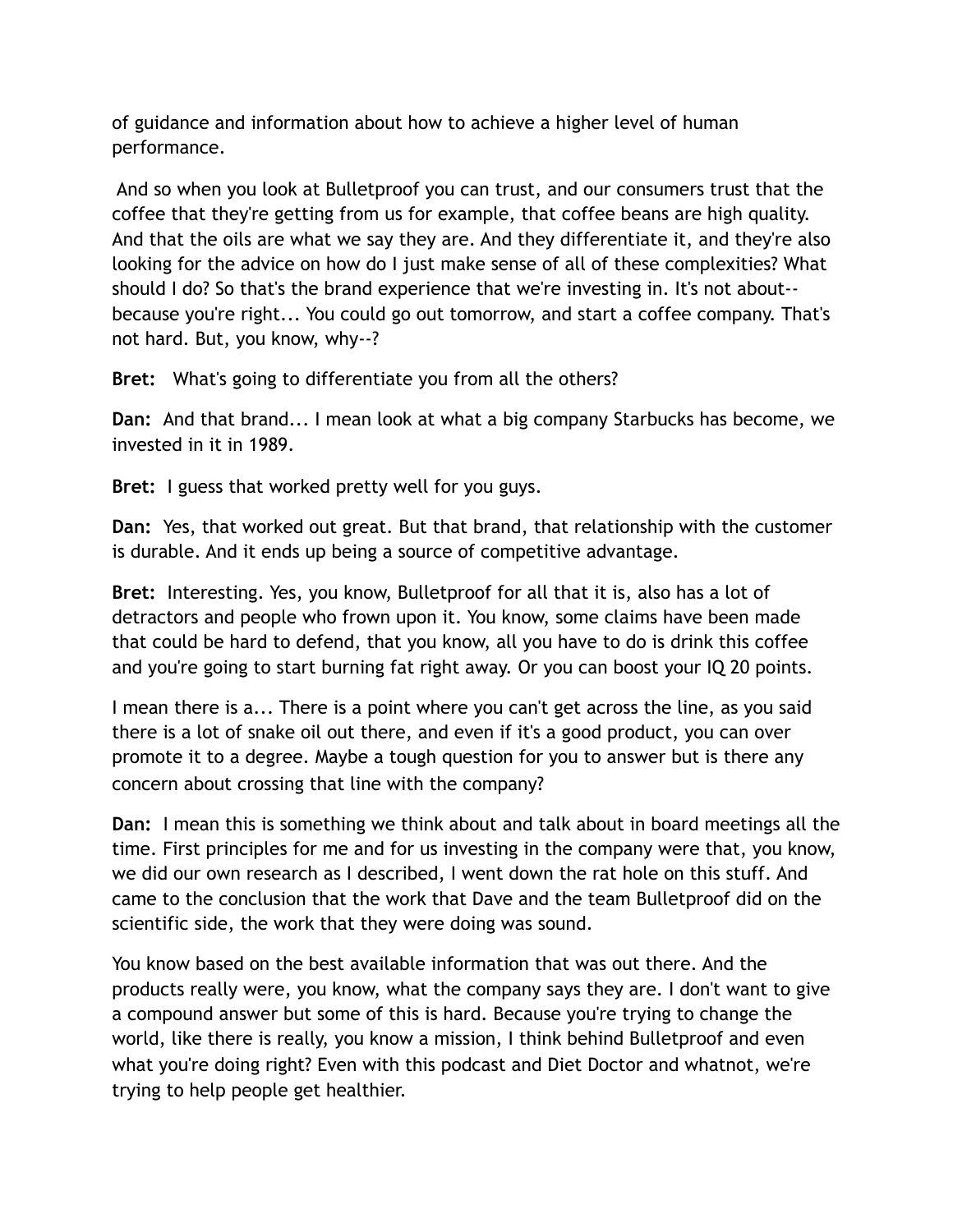You know, there is a profit motive too, but it's almost secondary to the greater mission. And if you want to reach the most people possible, you want to do it in like easiest language, with the clearest communication that they can understand, something that Dave is really good at. And I love Gary Taubes for example. But normal human beings can-- Aren't going to consume the book Good Calories-Bad Calories, right?

**Bret:** It's a joke... how thick it is!

**Dan:** And what he does is so important but that's not going to become mainstream, right? So, I think some of this is, you're trying to figure out... And he's written books since, I think he got that feedback and he's written books since then that are more easily digestible by mainstream audience but you know, part of it is... I think there is some experimentation that Bulletproof has had to do to figure out what the right communication style is.

And then frankly, I mean if I'm just being honest, you know the early days of company was a little bit of the wild west, right? It wasn't built intentionally with the business in mind. It was this thing that kind of built up organically. And there was this team of people spread out all over the country that were working on with Dave right? So, I think if you look at the company, it's much more professionalized today. And that's part of what I came with our investment in the company. And so that's part of what we're trying to do.

**Bret:** Yes, you've clearly built a big community. As with anything though, it gets maybe misinterpreted in the general sphere. Like you can't eat your high carb diet and drink a Bulletproof coffee and think you're going to be burning fat and be healthy. Like it doesn't work that way. But yet sometimes that's the way that people interpret the message;

And you know frequently when someone comes with a high cholesterol, or they're not losing weight on a low-carb diet, the first thing you have to do is to take them off that Bulletproof coffee. So it's not all roses, but it's got its place... And I guess the point is that the marketing sometimes can confuse that. But that's business right?

**Dan:** Yes, and it's just... Part of what's hard about this is how much complexity there is in all of these stuff. You know we're talking about that beforehand. We're trying to change, you know, very complex human systems, and most people are not going to have the time or motivation to get into the weeds of it as you've done, or I've done or you know, Peter Attia's done at even more extreme level, right?

And so you know, I guess another way of looking at it is, let's say somebody is drinking Bulletproof coffee, but they still eat lots of carbs and they're not losing weight. But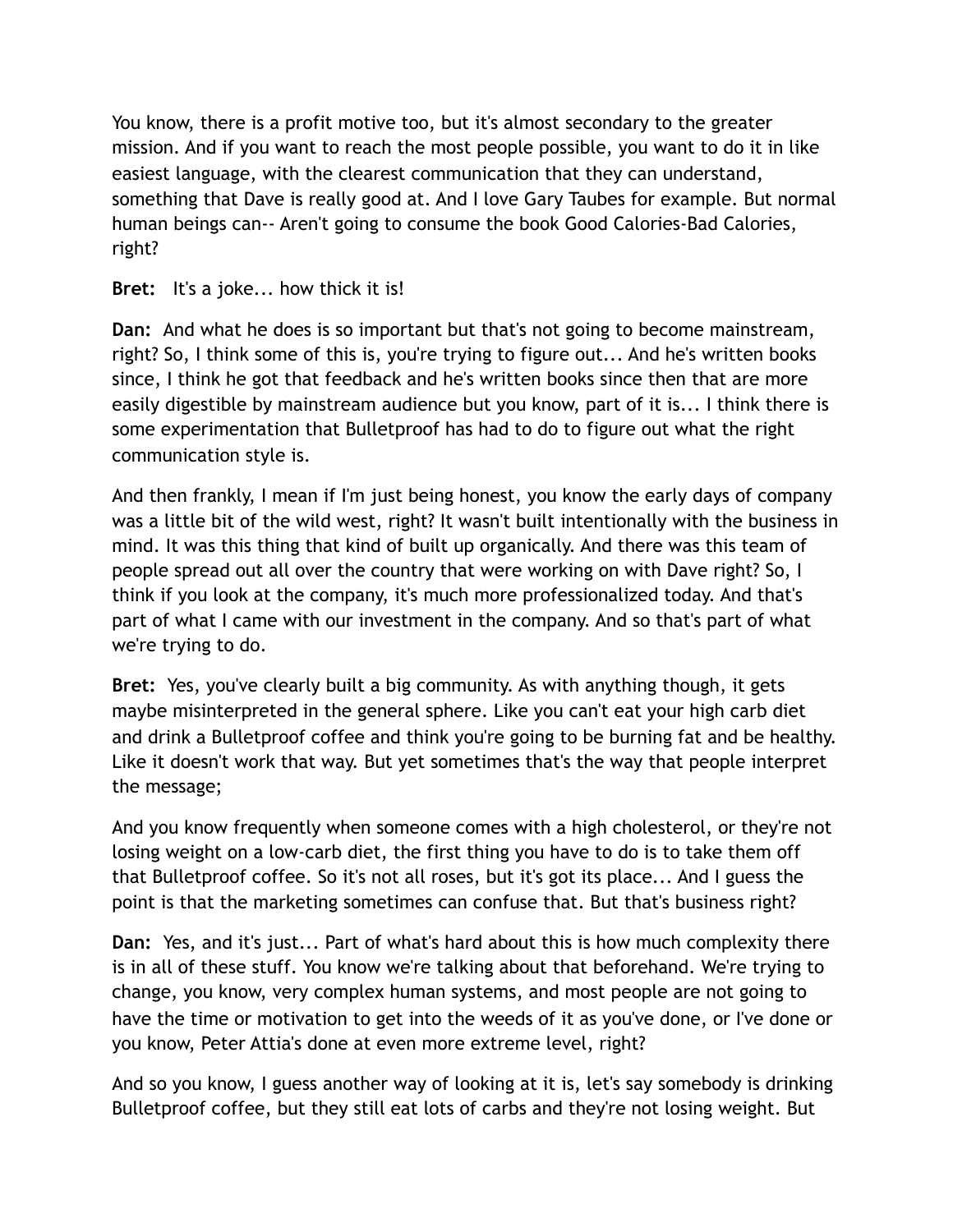let's say that Bulletproof coffee is making them feel like a million bucks in the morning, and they didn't feel like a million bucks before. That's... It's a win.

And if nothing else maybe it's starting to get them down this journey, this path of realizing that the food they eat, the lifestyle they live actually does have an impact on how they feel. And maybe some of them then want more of that. And they're willing to go work with folks like you. And look like, we'll take that win. Right?

**Bret:** Yes.

**Dan:** Because it's moving people in the right direction.

**Bret:** But then there is a broader concept of this what's next in this market, in this sphere? And you know, there are supplements 30 billion dollars in United States alone, and talk about the wild west and snake oil, and like no limitations on what you can say and what you can promote. I mean that's sort of a dangerous area, but now a Silicon Valley is getting more involved in that as well.

**Dan:** Just, I'm using a startup right now that makes custom supplements based on your genetic profile and like that. So, I'm just validating that, yes this stuff is going on. I'll try anything, so I'll try these things and see how it goes.

**Bret:** So, the N of 1 experimenter, but it's much harder to say yes take this, it's going to improve your brain function, it's going to make you a super human, when again it's sort of falls back on, get regular exercise, get sun exposure, get plenty of sleep, eat a good diet, and that's going to do the heavy lifting.

You can take whatever supplements you want, if you're not doing those things, it's not going make a difference. But, what do you see as the next thing on the horizon for health related VC investments we're going to be talking about in 6 months from now?

**Dan:** One thing that jumps to mind, which I think people are already talking about is the psychological side of all of this. And there's been a lot of investment in meditation apps, and other types of programs, I think we have one in our portfolio called 10% Happier which perhaps you've heard of. You know, we just invested in this very early stage company that's helping people better manage their marital relationships or you know relationships with their life partners.

I think people like you and me spend a lot of time talking about the science and the drugs and the supplements and the diets and all those kinds of things, but there is a mental health aspect of this too that is also related to diet, and supplements and drugs and all of those kinds of things but it's also something that can be worked on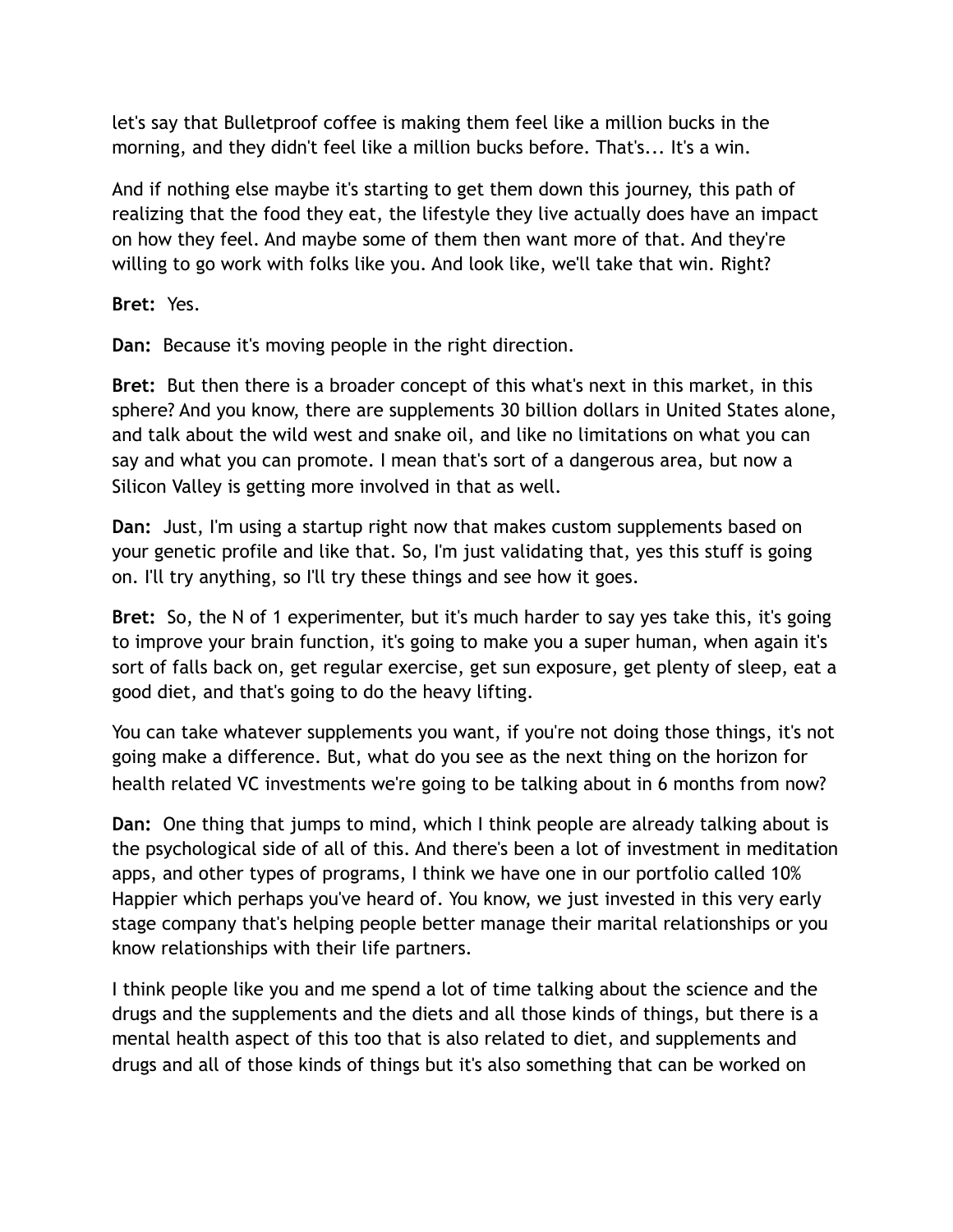independently. And I think that startups that are working in those areas are seeing tremendous demand.

There is still stigmas attached to... Thinking, you know, doing things about mental health, going see therapist, meditating things like that. And a fact that now you can do these things on your mobile phone, in the privacy of your own home, it kind of changes the game. You know I know fasting is something that you've brought up...

You know a lot of the communities are interested in that, it definitely seems, from what I understand of the science, which is still pretty rudimentary, but there is some strong evidence that there is health benefits to fasting so we funded a very early stage company that helps folks with fasting programs. So there is a types of things, you know, those are certainly the types of things that are coming up.

**Bret:** Yes, I can see that's going to... Fasting is fascinating because how can you make money off of telling people not to eat? You're not selling anything. You're taking something away, so it's more about like the community and the coaching and helping people through as--

**Dan:** Yes it's no different than the meditation programs for example which is-- I mean in theory with all of these stuff, you can do it on your own right? Like I can go buy coffee, put butter in it, buy some MCT oil, stick it in blender, right? I don't need somebody to do that for me. I can sit in the corner of the room here, close my eyes and I can meditate.

**Bret:** The question is will you?

**Dan:** Yeah, so a lot of these things, some of it is education, and a lot of it is really about convenience and behavioral change. And having support when you're doing those things will help. I mean think about why Weight Watcher is such a big business. You can go on a diet, you can count your calories. But Weight Watcher is a big business because it's actually-- there is value to have somebody who help you go on that diet program.

**Bret:** And then you can get in all back later. That's another story.

**Dan:** Right, right.

**Bret:** So, what are the other hot topics it seems like in terms of the future of nutrition and health and venture capital is fake meat, lab grown meat. Tyson Ventures led a \$2.2 million round for an Israeli based future meat technology. Cargyle and Tyson invested in Memphis Meat. Which is right here in Silicon Valley, lab grown meat.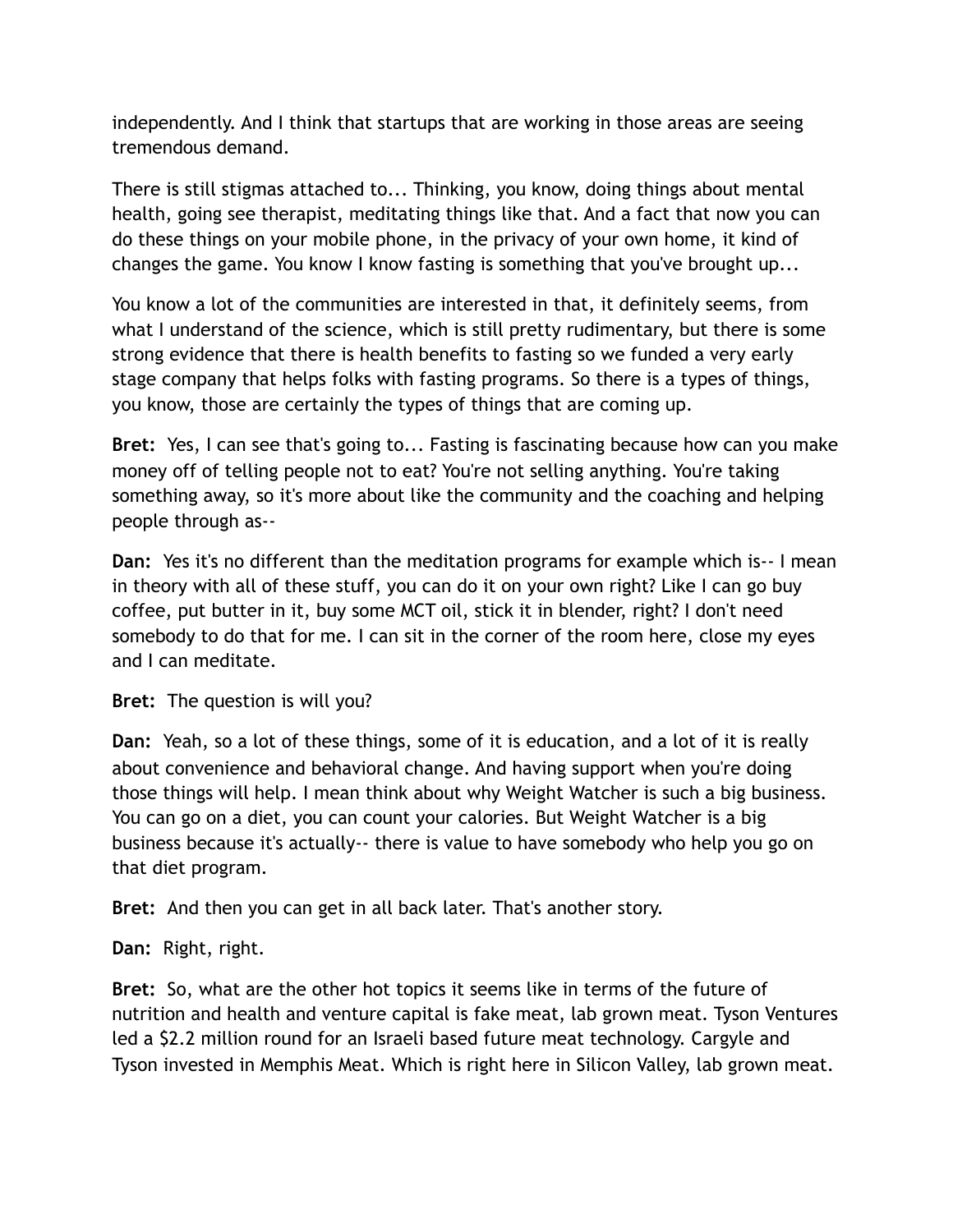And Merck, the drug company Merck, led an \$8.8 million round for Mosa Meat, which is now a Pharma backed lab cultured meat and Bill Gates, and Richard Branson are all getting on board. Although at the present moment a pound of self-cultured meat takes 24.000 dollars to make basically. Oh, man, this subject has so many different things.

One: the cost endpoint. Two: what are we actually eating, what's actually in it? And three: this is based on the fact that you know, concept that meat is bad and horrible for the environment which is a very sort of kind of dumb down argument without a lot of nuance. But then it seems to be hot, and people are investing in it.

So, how do you kind of incorporate all that and say as an investor, is this something that is going to take off, and something where you'd want to back?

**Dan:** Yes. Well, I mean part of the Silicon Valley is always chasing the next big idea. It does appear that there is, you know, the world is going to be facing a big challenge with meat consumption if we don't figure this out, in some way as...

And I hear you that it's nuanced and whatnot, but as more of the world gets lifted out of poverty and more people start eating meat and then more people start demanding high quality, healthy, clean meat, we'll have to find new ways to support that kind of infrastructure, because the type of farming that's being done today is not sustainable.

And so I think that the investors looking at this, the entrepreneurs starting these companies are... You know that's what they're going after. This is a big idea, because this is a huge challenge that the world is facing and whoever can solve this problem, could stand to both...

You know, do a lot of good in the world and make a lot of money at the same time, and who wouldn't want to do that, right? I think that there would be a lot of consensus that if you could build a company that could make grown meat in a low cost, sustainable way, that company would be very valuable. So, we all agree that would be... If I could put a dollar in that today, some day in a future I might get millions of dollars out.

That's very exciting. It's just a question of when. Is that two years from now? Or is that 10 or 15, or 20 years from now? And this is where you're getting to some of the art of investing and not the science, because nobody has that perfect crystal ball to say these things will work in two years. You know our best guess right now is that it is further out on the time scale, you know in the 5 to 10 year type of time frame not the, you know zero to five type of year time frame.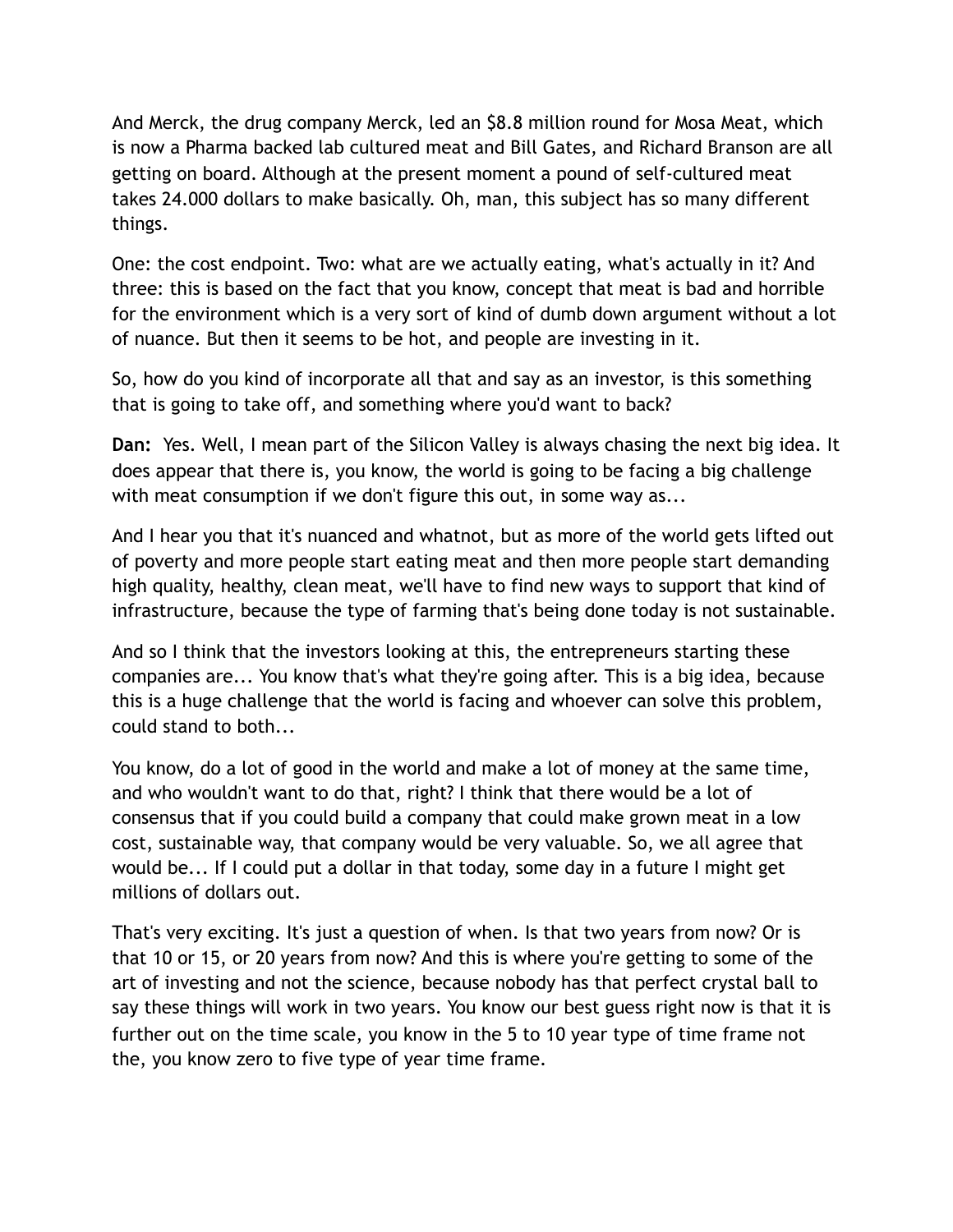But until these things become really commercially available at the price point and a quality level, that is going to make you buy XYZ lab grown meat instead of, you know the grass fed rib-eye from your local sustainable farm. So, you know we think it's further out. So, when we make that assessment we'll wait. So we haven't made an investment in that area.

**Bret:** Yes, I mean, I think the comparison that you've made is good. So I have to say, let's find ways to get more of the local grass feed farm; Let's find more ways to improve the way we raise ruminants and bring them to market. And let's find ways to improve that productivity and with regenerative agriculture help nature rather than herd it.

But that's sort of harder sell because that's not technology, that's not as easily scalable, that's not as change the world type of mentality I think. And that's where why I think Silicon Valley focuses more on the lab culture meats maybe and less on the sort of the real meat.

**Dan:** For sure. I mean but to-- You know, either make an excuse or explain Silicon Valley a little bit... It's our job here to fund the wacky, crazy big ideas that might not work. I mean that is the business model of Silicon Valley. If you look at a venture fund like ours, most of our companies are not going to work. We're either going to-- we're probably going to lose our money. We might be lucky to get it back. But then one of those companies is Starbucks. And nothing else you did, matters. Right?

## **Bret:** Right.

**Dan:** And so you know if one of these lab growing meat companies works, and achieves the potential that the investors and founders think you can be, it was a risk worth taking. Or something in their portfolio does that that it was you know that basket of risk made sense. There are other types of businesses, like what you've just described that deserve funding...

They will get it from other places just not Silicon Valley. It's not our job in the world. And I think that's okay. There is a lot of criticism in Silicon Valley, and you know, I get why, but it's we are not the only source of funding in the world. We are a specific source of funding for specific type of company and idea, and it's a big world that's in Washington capital.

And so there are other ways to get the kind of sustainable farming that we've funded. It's not what Silicon Valley is built to do.

**Bret:** Yes, but wouldn't be great if Silicon Valley got into that? Wouldn't that help so much more?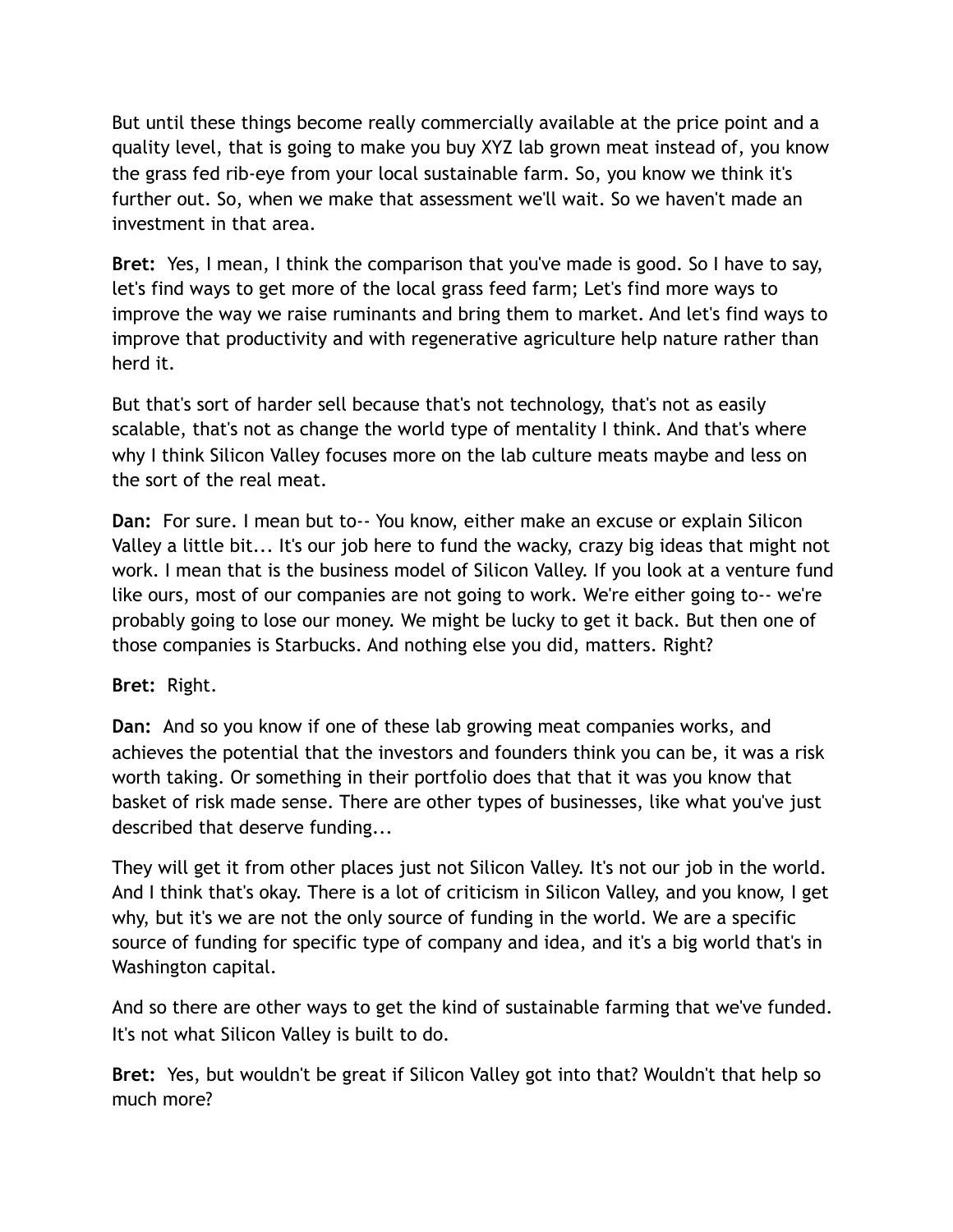**Dan:** Look I'm a believer in specialization, right? And maybe it will be great if, like a farming area... maybe the Central Valley in California should get really into that. And I think money from Silicon Valley does end up out in those places, and there is a lot of people in Silicon Valley who invest money in these types of causes, or donate money to these types of causes. But I don't think it's Silicon Valley's responsibility to do everything.

**Bret:** I guess that make sense, yes.

**Dan:** I mean, look that's just my point of view, but it's a big country, like, you know?

**Bret:** And Silicon Valley is not one place either. It's so many different companies and so many different mindsets.

**Dan:** And what we know it's tech, right? We don't know farming but there are lots of people out there that really know farming.

**Bret:** Yes. I think it's interesting that Merck made such a big investment because that almost from a publicity stand point sounds awful. They have a pharmaceutical company involved in making your meat. I mean that doesn't sound very good. And it brings up the questions of like regulations. How do you regulate this? Is this a food, is it a drug, is it a supplement... what is it?

I think that's going to be something that can really impact whether investors see return on their capital or not, depending on how this is regulated and who regulates it. And if you have any insight of that, is not really...

**Dan:** I mean, if I did-- I mean I don't know how you would have insight into that because there is so many unknowns there. I don't invest in this area, so I don't know if the government is looking at it but...

You know when we're making investments like this, we list all the risks, and then we look at what the reward could be if it works, right? And then everyone has to make their own judgment does that risk-- sorry does that reward justify all the risks you're taking? I mean everything you're saying is legitimated.

**Bret:** Is there something similar around like hydroponic vegetables that doesn't get as much news attention and other things, but are you aware of any big startups around that?

**Dan:** Yes, I mean I've seen a couple of startups that are doing agriculture, plant based agriculture in shipping containers for example.

**Bret:** And there's Elon Musk's brother I think is doing some of that.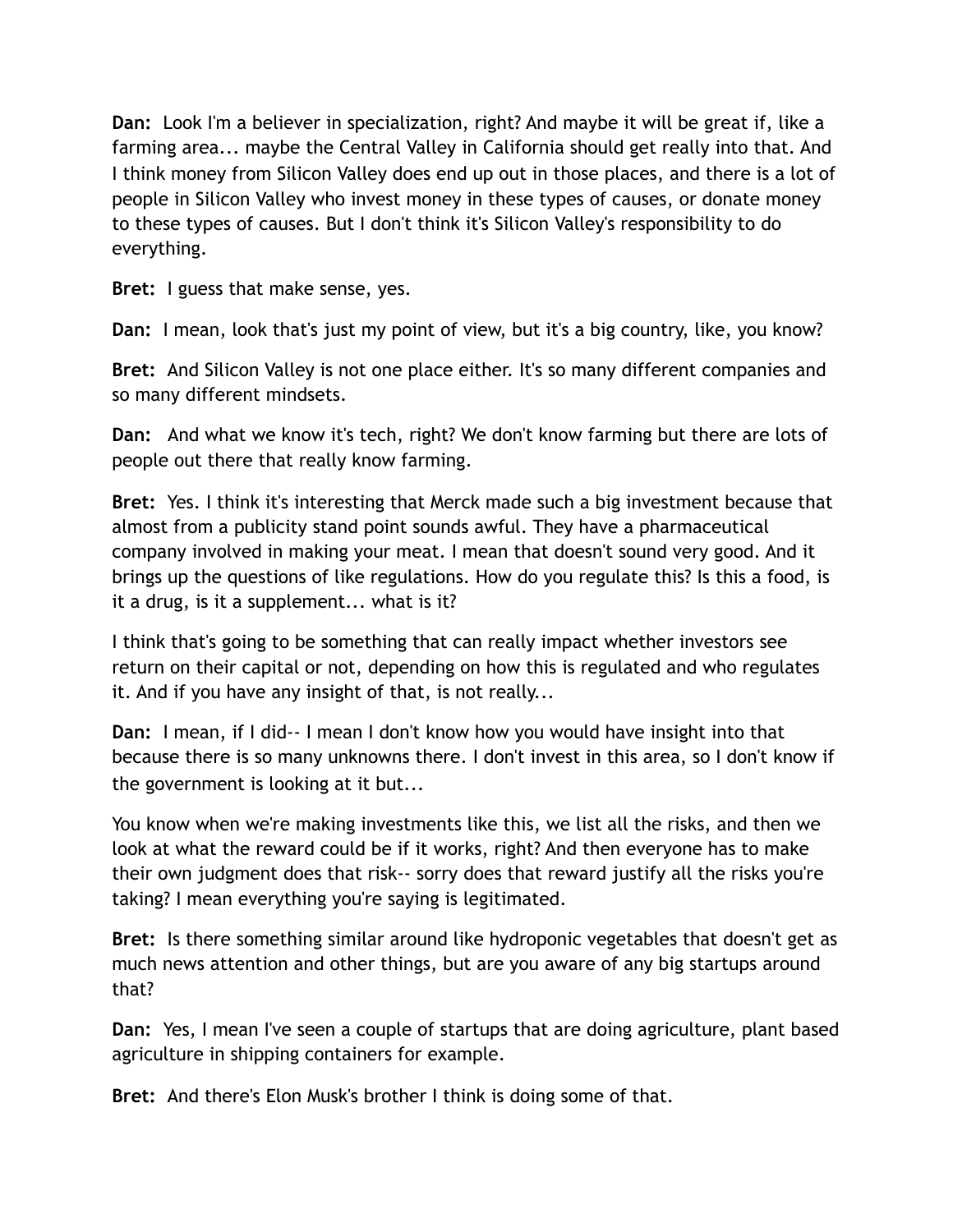**Dan:** Yes, there is a few companies doing that. And I, you know that to me seems like a great idea. Less risky than doing lab growing meat because you're not changing the biology; You're still growing plants, but... I mean you're just growing plants like we always have, you're just doing it at a higher density.

And just resource intensity of the current agricultural system is huge. I forget what percentage of the world's land is dedicated to agriculture, but it's huge. I mean it's price something like, I'm making up numbers now, but I mean it's probably something like 60-70% or something like that. Maybe if the places that have been like habitable land or something like that. And even if it's 20% or 30%, it's huge.

**Bret:** Right it's still like... and what that is doing to the land is awful.

**Dan:** Exactly.

**Bret:** Destroying the soil.

**Dan:** And using all these resources like in California for example, there is this constant fight between the Central Valley and the coastal cities about water. And so what these farms inside of shipping containers are doing is making hyper efficient low resource intensity version of farming. So I met one company that could grow as many strawberries in shipping containers, you could grow something like 3000 acres of land.

And then part of that is because soil depletion and you have to move crops around and things like that, so you can only use sections over the time. And then they can do it here around 24/7 and you can stack these things vertically. So I think that there are some really cool ideas there.

I think whether their work is businesses, is hard to say, but I'm glad people are taking those risks, making those bets.

**Bret:** Yes, changes the resource, it makes it more you know, lights and electricity resource as opposed to land resource and mono cropping is definitely not good for the country.

**Dan:** And it's even more... I mean it's a more complex and nuanced than even that, because the water usage for example is a lot more efficient.

**Bret:** You can recycle the use of the water.

**Dan:** Exactly, yes, yes.

**Bret:** And to evaporate as much. **Dan:** Exactly. **Bret:** And by the way I feel awful that I called Kimbal Musk Elon Musk's brother, I have to crack myself. He's got a name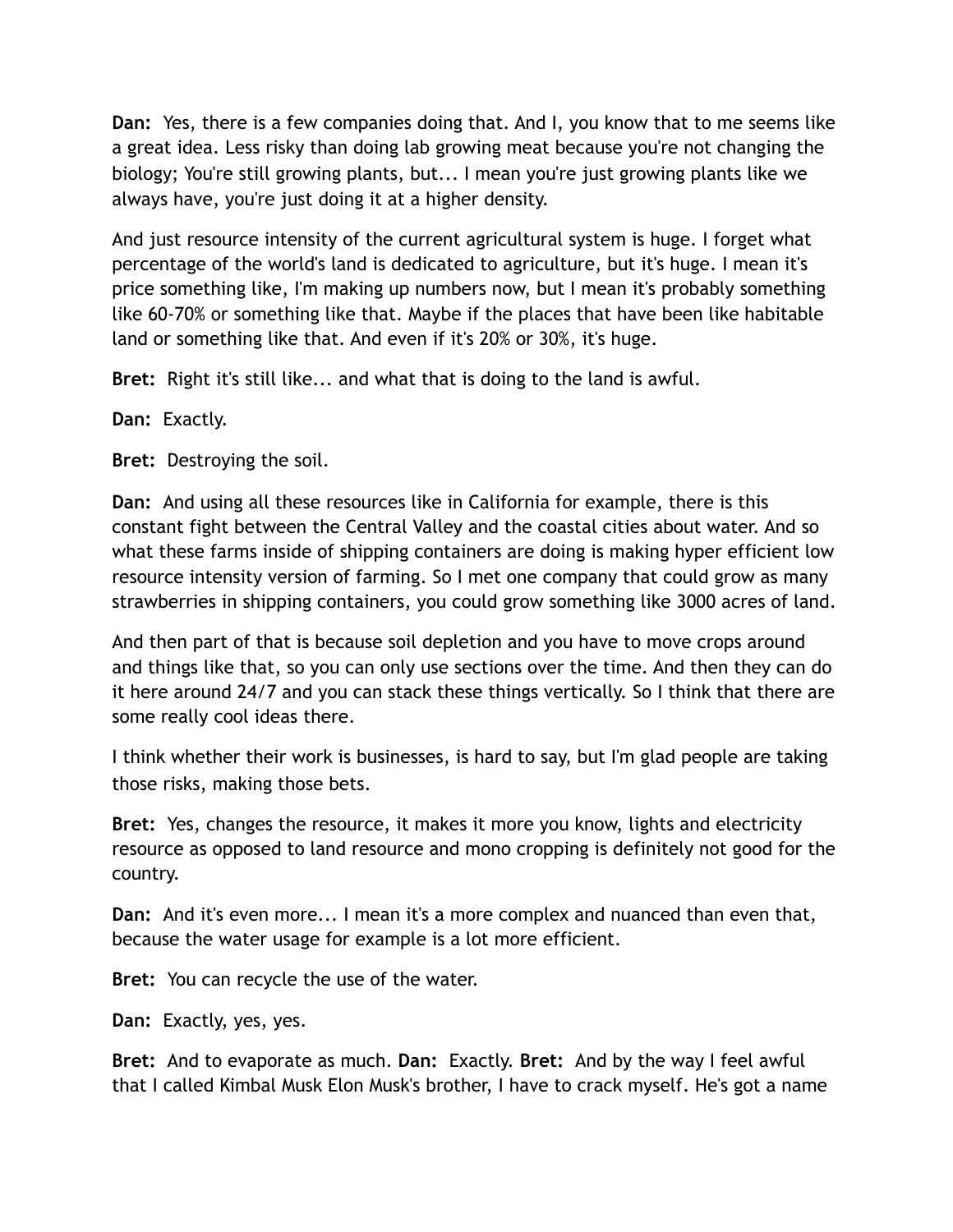he's got his own thing, he stands on his own two feet. That was not respectful of me to say, but anyway... All right, now I've got to ask you about something. I've read that you've started a bagel company called Schmendricks is that right?

**Dan:** Yes, I did.

**Bret:** So, this guy who has a low-carb journey started a bagel company?

**Dan:** I'm into low-carb, here are my bagels. So I've started... We, my wife and a couple of friends and I started this business, I forget what year. But you know, we started it because you live on the west coast. I'm guessing you hear this in San Diego all the time, but the common refrain in San Francisco is there are no good bagels in San Francisco.

**Bret:** All the East Coast say that. That just goes in one ear not the other for me.

**Dan:** For East Coasters and I'm from the Boston area. And our friends we did this with are from New York. We're lamenting the fact that there are no good bagels, and there are all these theories... "It's the water, it's..." So we set out to prove that you could make a high quality bagel in San Francisco.

There was nothing special about New York, and so we actually manage to reverse engineer our favorite New York bagel and sell it very successfully here in San Francisco. And the business was thriving. My wife who was primarily running it because I'm otherwise employed as venture capitalist shut it down for really two reasons. I mean, one it was during this period that we met Dave, we started to experiment with low-carb lifestyle and the low-carb diet.

And you know we did start to have some serious concerns that the products we were selling even though they were really delicious, were not healthy for folks. More importantly, my wife discovered-- see this is interesting... she discovered she had a gluten allergy.

But it's like until you start learning about all these stuff, you don't really know. It was just something that she-- Like my fatigue was part of my life... I didn't know any other reality. She didn't know any other reality except feeling some like GI distress when she ate. It's just for her was eating, just for me like existing was being tired.

And so Dave and low-carb and all this opened up our eyes to this idea that, you know, what you put in your body really matters. And it's complex, and we should experiment. So we discovered this thing. So that's ultimately why we ended up. She decided to shut the business down.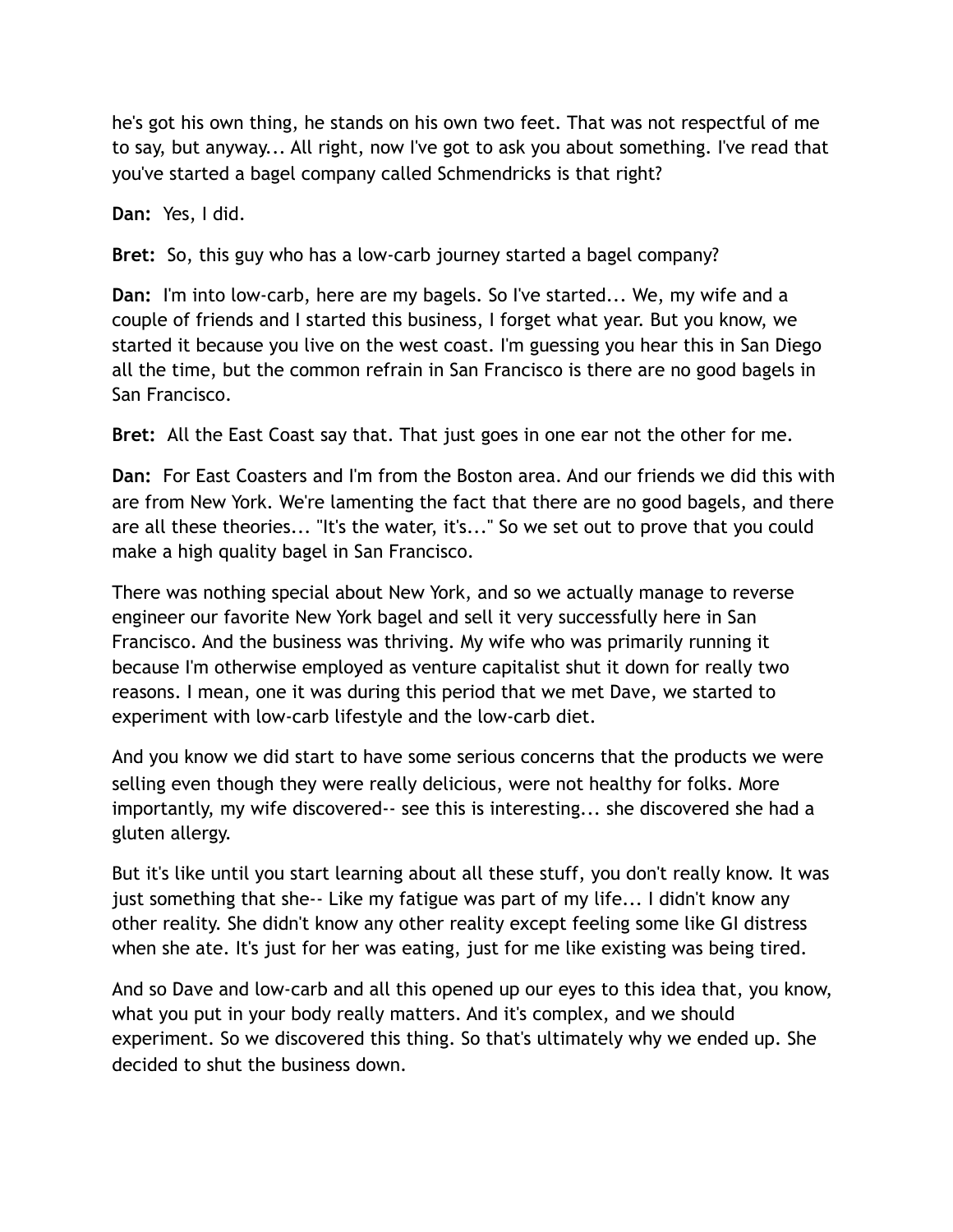**Bret:** Which is incredible responsible because I think maybe 95% of businessmen and business women would say, "If this is a thriving business health be darned, let's keep making money." I mean it's a difference between being a business person and being a socially responsible business person. So, I think that makes a great story and happy ending.

**Dan:** Yes, I guess. I don't want to say that bagels are socially irresponsible. I don't want to end with that message. I think like, you know like a bagel, an occasional bagel is... If it's a good bagel it's probably not the end of the world.

**Bret:** Well now can you produce a New York quality keto bagel? That would be the question. **Dan:** We have talked about that. We can't imagine how that would be possible.

**Bret:** Okay. It's worth it though.

**Dan:** If we can do it, if we can find the way, I promise you we will.

**Bret:** All right, very good I will definitely keep my eyes open for that. Well, Dan, this has been a great talk, I really enjoyed it. Any other last words? If people want to learn more about you, where can they find you and get in touch with you?

**Dan:** My profile is at the Trinity Venture website which is just TrinityVentures.com. I'm pretty easy to get in touch with, but I got a lot of e-mails, so, best way to get in touch with me is to find someone who knows me. So look on LinkedIn because I'm pretty well connected, so you can usually find a way in.

And you know I think the only thought I'd leave is just going back to something we talked earlier, which is that... You know, what I've learned to all of this is you can really... This stuff is important, low-carb is important, but more importantly is this concept that we can actually use diet and other lifestyle modifications to improve the way we feel, improve our health, improve our longevity. It's very real.

And I would encourage anyone who has interest in it and going down the journey, and viewing it as a journey of exploration and learning.

**Bret:** Yes, I like that you say that that is exploration, it's learning and selfexperimentation and finding out what's right for you. Because you have the perfect history of someone with high cholesterol, familial hypercholesterolemia, a hyper responder, who could easily say, "Forget it, this is not the way for you."

But yet, if you look a little more individually say, well maybe there is something that you can get out of this that will make it worth it for you. And you're not going to get that from a text book, you're not going to get that from a doctor who doesn't see